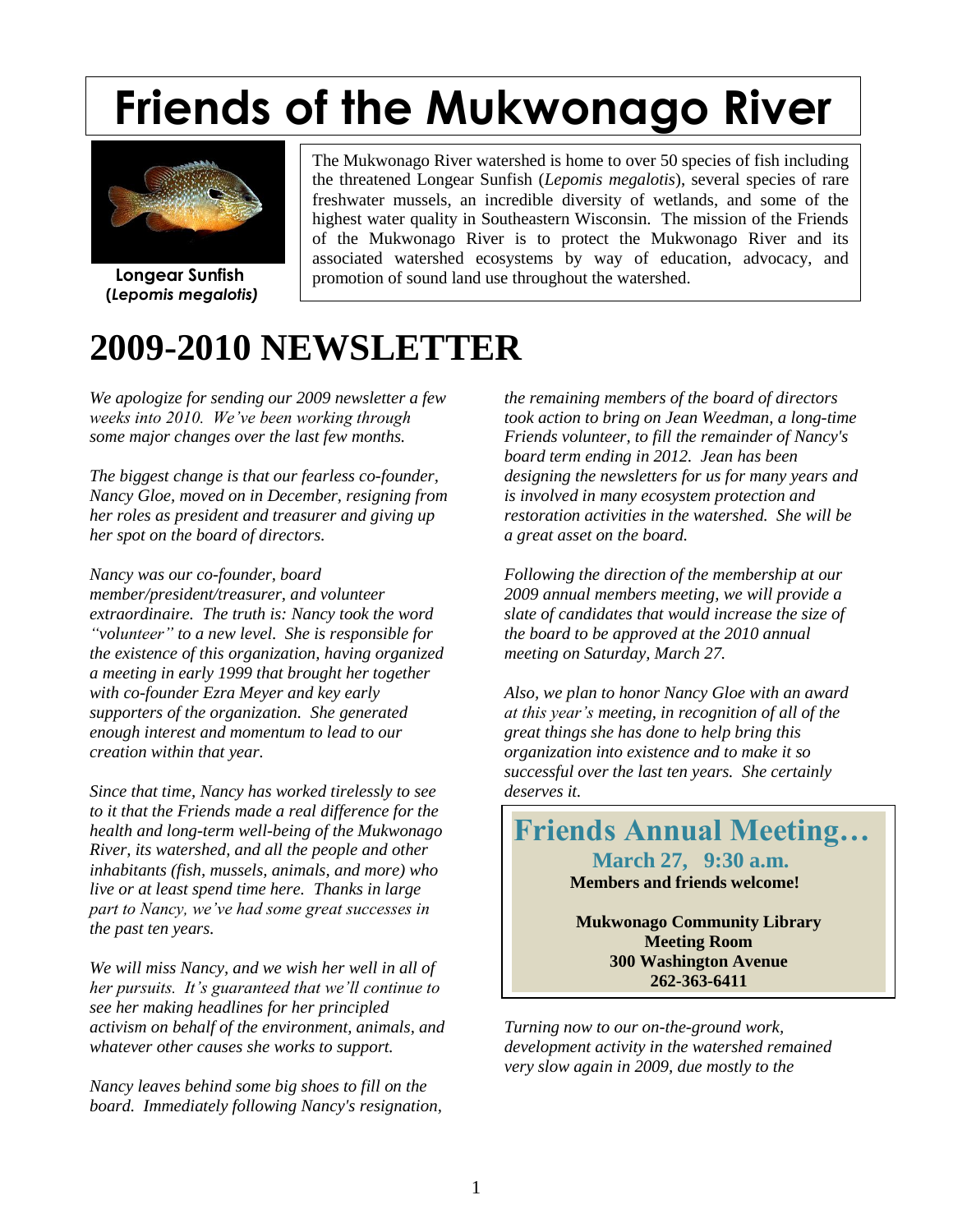*economic slowdown facing our country. That allowed communities in the area to navigate the transition into the era of Smart Growth land use decision-making (see article below), and it allowed us to continue our focus on building the capacity of our organization for the long term, so that we can be here protecting and restoring this river and its watershed for a long time.* 

*The Friends now has a presence on the Web: we have our own Facebook page (please become a fan!), and our website is going live this month at www.mukwonagoriver.org . We are also planning to have at least one Friends' event in the watershed in 2010. Stay tuned for details.*

*As always, thank you for your interest in the Mukwonago River! We appreciate your support tremendously! We wouldn't be here without it!* 

*If you're due for a renewal, please use the form on the back page and donate what you can. Thank you, and let's have a great 2010!*

*All correspondence regarding the Friends of the Mukwonago River and related business should be directed to the three members of the Board of Directors. Ezra Meyer can be reached at ezra\_meyer@yahoo.com or (608) 843-3972. Jean Weedman can be reached at weedmantandj@aol.com or (262) 594-5996. Pamela Meyer can be reached at pmeyer1@wi.rr.com or (262) 470-6511.*

## **Friends' focus for 2010—Capacity building**

With the help of three different grants received in 2008 and 2009, we have significant financial resources to invest in the long-term viability and sustainability of the organization. It took some hard work, along with the graciousness of one of our long-term Friends. The work we committed to do

with these grants, and that they now enable us to do, will dominate our efforts as a board and as an organization in 2010.



To recap, we received a River Protection Planning grant from the Wisconsin Department of Natural Resources in early-summer of 2008 that was designed to help us build the capacity of the organization to achieve its clean water/healthy watershed mission for the long term.

Specifically, the DNR grant was to help us hire outside help to set up our website, shore up our membership and reach out to potential members, create both a strategic plan and a fundraising plan for the organization, raise our profile in the community, and work with landowners, local officials, and partner organizations. The DNR committed \$10,000 to help us do that work.

Second, later in 2008 we received \$10,000 in unrestricted funds from the Patrick and Anna M. Cudahy Fund. This grant came as a surprise to us. We received it because of a long-time friend and watershed steward. Our board decided the money would be best used to hire staff to help boost the organization's ability to do what's best for the river, bolstering the activities listed in the DNR grant.

Midway through 2009, we received another \$4,500 in financial support from the River Alliance of Wisconsin. We became eligible for the River Alliance grant because our board members participated in their Organizational Capacity Building training in early 2009. We were extremely pleased when that organization, which works hard to help groups like ours in Wisconsin, awarded us this grant. Again, this money will help us to accomplish the organizational capacitybuilding that is our top priority.

Recently, the board was given a partial scholarship to attend the National River Rally to be held this year in Snowbird, Utah from May 21-24. Sponsored by the River Network, the sessions will provide information that should help in this year's efforts. (See [www.rivernetwork.org.](www.rivernetwork.org))

Given all of these resources, we have a unique opportunity now to take the organization to a new level in terms of its ability to accomplish its mission relative to our namesake river. 2010 is the year of building the capacity of our small but effective organization, and we are very excited about it!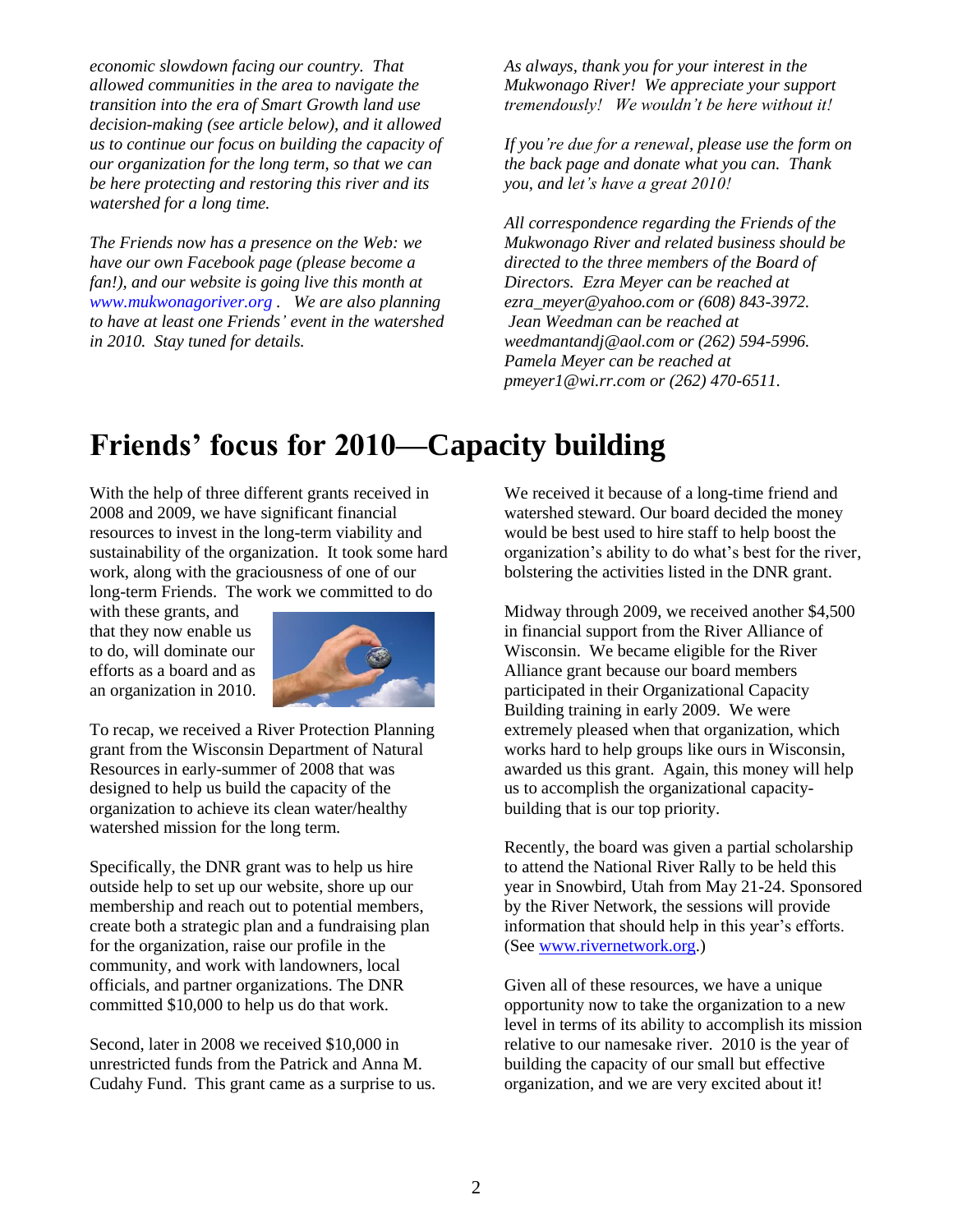### **Watershed happenings… Friends' Earth Week 2009 activities**



 **Photos by Jean Weedman** John Davis (above) makes it official. Nancy Gloe (right) wades in to gather trash in the Mukwonago River. For additional photos of the clean up, visit us at Facebook.com.

Friends' Earth Week 2009 activities included a river cleanup and sign dedication on April 24. In celebration of the fact that brook trout live in Jericho Creek, a cold water stream and tributary to the Mukwonago River, members of Friends, along with Town of Eagle Supervisor John Davis, posted and dedicated a sign at Hwy X and Jericho Creek. There was a brief creek clean up at that location and on the Mukwonago River near Hwys. E and LO.



#### **Joint project protects Phantom Lakes, Mukwonago and Fox River systems**

A major step has been taken to eliminate some of the stormwater-related erosion that occurs where Phantom Woods Road slopes to the channel linking Upper Phantom and Lower Phantom Lakes. Pollutants like sand, gravel, oils, and road salt would drain into the lakes, then into the high quality lower portion of the Mukwonago River, and ultimately into the Fox River system.

Funding for the approximately \$45,000 project came 90% from a grant from the Southeastern Wisconsin Fox River Commission and 10% from the Town of Mukwonago budget. The improvements included**:** paving of the lower portion of the road, pulling the road back from the channel, and creating a vegetative buffer zone. The purpose of the buffer zone is to provide an area to naturally process the runoff from the road, thus preventing pollutants from entering the lakes. Biologs are proposed to help stabilize the banks.

This spring, native shoreland plants will be planted to help to stabilize the embankment and limit the amount of runoff into the lakes. An email will be sent to Friends members when the planting is to begin, and volunteers would be welcome!

Our thanks go to the Fox River Commission and the Town of Mukwonago for this remediation effort.

The Southeastern Wisconsin Fox River Commission works to develop and implement plans or projects that improve water quality along the 36.5 miles of the Fox River that it is charged with protecting, extending from the Village of Waterford dam north into the City of Waukesha. Since its founding in 1997 by the Wisconsin legislature, the commission has used \$1.25 million for water quality projects.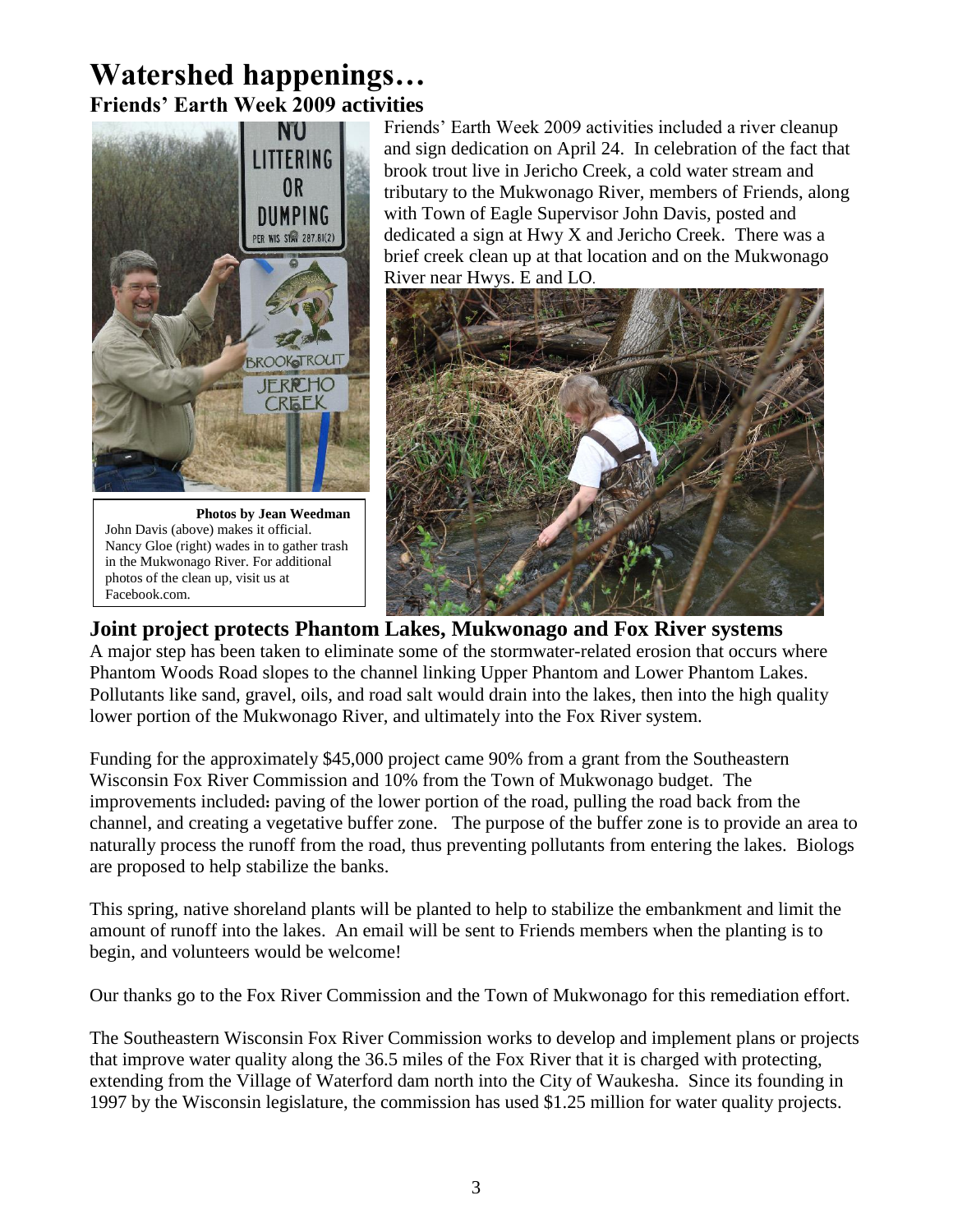#### **Friends work with The Nature Conservancy**

A joint work party with Friends of the Mukwonago River and The Nature Conservancy took place on June 13 at the conservancy's Newell and Ann Meyer property. The rugged band of volunteers cut their way through heavy brush and buckthorn, clearing a trail.

The trail, leading west for about ¼ mile, is part of the three to four miles of trails that will eventually be completed at the Meyer Preserve. Jerry Zeigler, land steward for The Nature Conservancy's properties, led the group and later placed signs along the newly cut trail.

#### **Photo courtesy of Jerry Zeigler , The Nature Conservancy**

Nancy Gloe holds a buckthorn trunk as Dick Smith cuts it down. Jean Weedman stands ready to spray the stump as Tom Weedman heads off to another project.



#### **Wisconsin DNR adds to Lulu Lake Preserve**

The Lulu Lake Preserve was expanded to further protect lands in the Mukwonago River watershed while conserving land for public use. The state Natural Resources Board approved purchasing 86 acres for more than \$1 million in the summer. In late May, the board approved spending \$360,000 to acquire 50 acres. The properties eventually will be open to outdoor recreation, such as hunting, fishing, trapping, hiking and cross-country skiing.

The 86 acre former Horn property consists of 7 acres of wetlands, a 4-acre pond, 60 acres of upland woods and 15 acres of oak savanna. The 50 acre former Keske property is primarily farmland. The DNR plans to "restore the land to mesic prairie using local genotype seed to provide habitat for grassland species including badger, Henslow's sparrow, dickcissel, bobolink, eastern meadowlark, sedge wren, grasshopper sparrow, vesper sparrow, savanna sparrow, blue-winged teal, northern harrier and short-eared owl."

According to a memo presented by Richard Steffes to the board, the Lulu Lake nature area consists of high-quality and diverse wetland and upland communities. It has been identified by the Southeastern Wisconsin Regional Planning Commission as among the most valuable natural areas in the state and is a high priority area for protecting burr oak openings and medium-sized rivers and streams.

Designated by the Wisconsin Wetlands Association as one of the 100 "wetland gems" in Wisconsin, the Lulu Lake nature area provides habitat for 17 bird species, three fish, two amphibians and four invertebrates that are species of greatest conservation need, says the memo.

Lulu Lake, a 40-foot deep, drainage kettle lake fed by the Mukwonago River, is home to diverse fish, amphibian and reptile fauna, including the longear sunfish, pugnose shiner, Blanding's turtle and pickerel frog.

The two parcels expand a green belt corridor including the Kettle Moraine State Forest's Southern Unit in Eagle and the Newell and Ann Meyer Nature Preserve to the south, with Lulu Lake and Rainbow Springs to the east.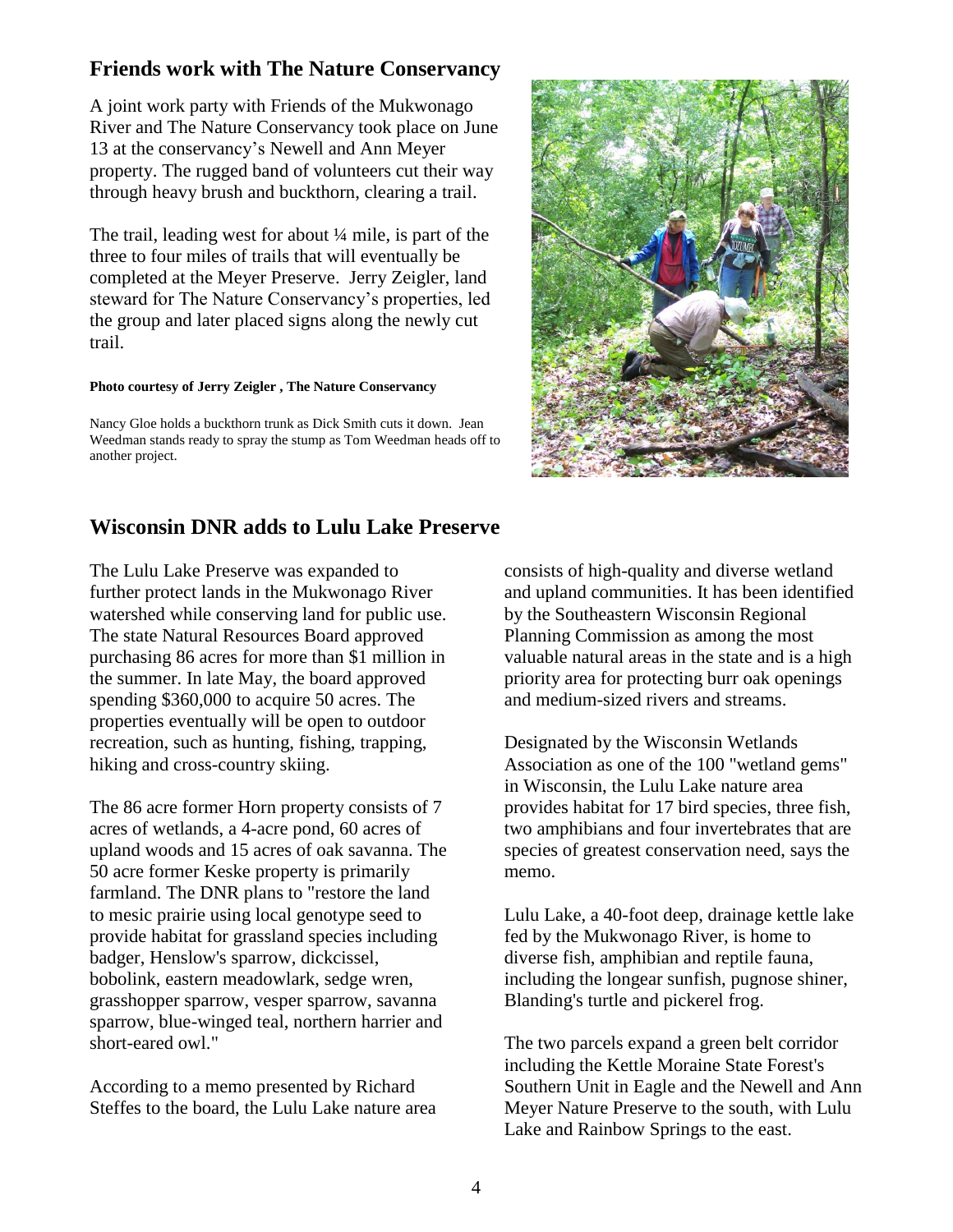#### **Mukwonago River Unit of the Kettle Moraine-- Update**

#### **Recent work**

The Department of Natural Resources has been developing this 971 acre property since its purchase in 2008 for restoration and public access. The main focus this past year has been in Walworth County on reclamation. In a purchase like this some percentage of the sale price is set aside for reclamation work.

Jim Jackley, DNR Real Estate Specialist for the Southeast Region, reported that all the buildings on the Walworth County side have been razed, underground wells and tanks have been removed, the logged pine trees have been sold and moved. A prescribed burn of substantial acres has been done. A ditch that flows into the FJ Bay was plugged, restoring a 30 plus acre wetland.

Portions of the Walworth County property have been open for public hunting since late fall of 2008. The golf course continues in operation until the fall of 2010.

#### **A brief look back**

At last year's Friends annual meeting in March, then President Nancy Gloe provided a brief history of the land that eventually became the Rainbow Springs Resort prior to its October 2008 purchase by the DNR. From a farm directory listing owners to a map indicating the land as "wasteland", the early history of this land suggested little promise.

In the 1960's, owner Francis J. Schroedel created his "dream" country club/resort with every amenity: a 700 room hotel, scheduled grouse and pheasant hunts, swimming pools, a shopping arcade, golf course, restaurant, ski hill, and an airplane landing strip. Much of this work involved changing the topography and altering the course of the Mukwonago River.

The resort never fully opened and after continuing financial trouble, the complex fell into foreclosure.

Oddly, the hotel "opened" for a Haunted Hotel event in 1992. The resort grounds continued to be used for "haunted" Halloween events in October for nearly 10 years.



 **Photo by Jean Weedman** DNR wildlife biologist, Brian Glenzinski, (above) provided Friends' members with DNR plans for the property at our annual meeting in March 2009.

It was purchased from the bank in 1997 for \$8.5 million. Tax delinquencies plagued the resort for years. As if to seal its fate, a fire causing \$3 million in damages to the hotel complex occurred on April 16, 2002. By September 2002, owners Alan and Michael Feker vowed to rise from the ashes. But by late 2002, when fire-damaged buildings had not been removed, the town and county revoked the conditional use permits for a hotel and convention center on the site. In early 2003, requests to connect the resort to Mukwonago sewer and water systems also failed. A proposal for a conservation subdivision was prepared by nationally-known conservation land use planner Randall Arendt in 2005.

In negotiation for four years, the purchase by the state of the 971 acre property for \$10.8 million was the largest in history for the southern part of the state. The state's final offer was presented in August of 2008.

Vice-President Ezra Meyer shared the Friends' involvement in working for public ownership of the land for about ten years and "fighting for the least damaging impact on the river." The land surrounds a good distance of the 18 mile long Mukwonago River.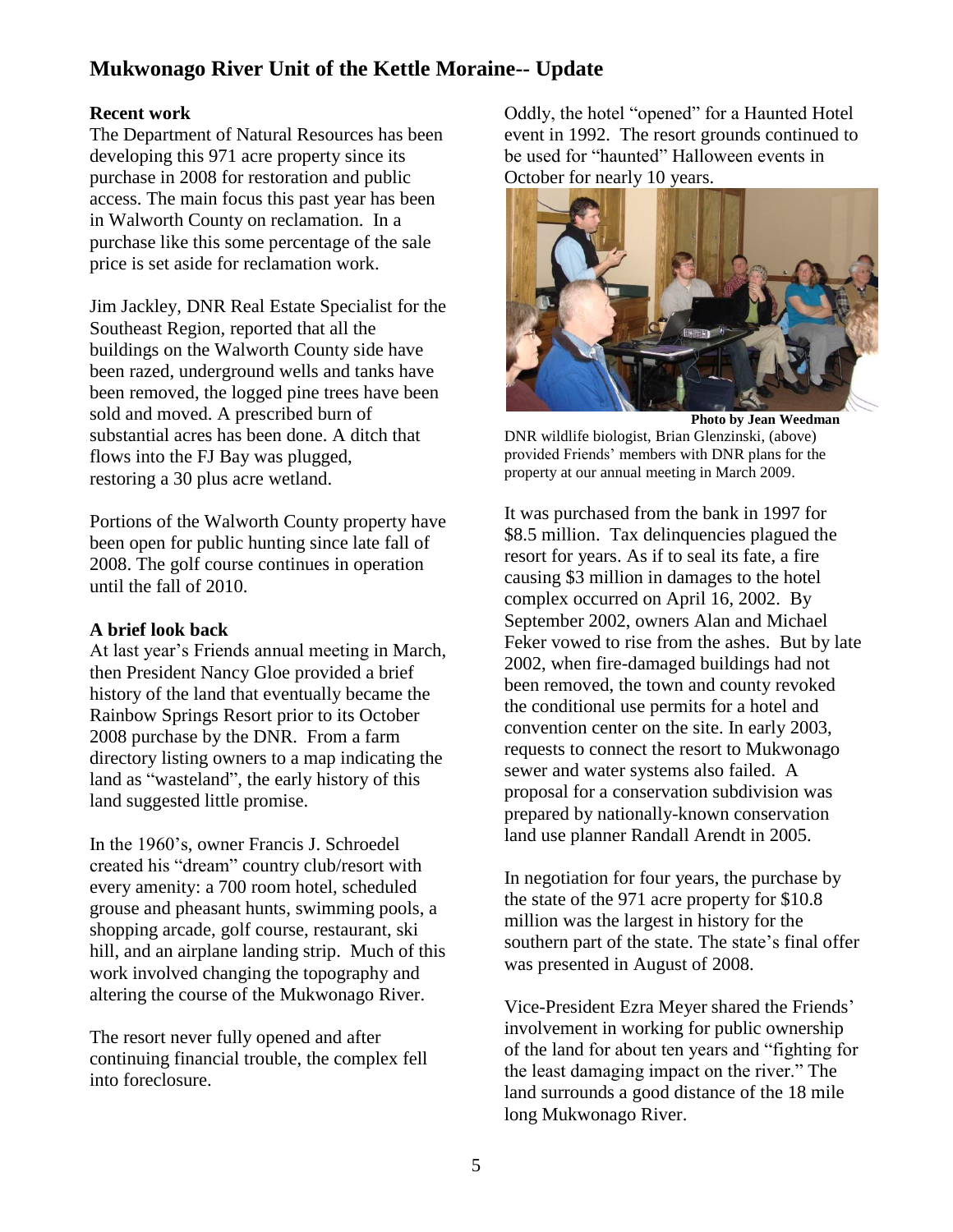#### **Holding the land in trust – a trusted partner**

In addition to the Department of Natural Resources, a government agency and a major landowner on behalf of the public, there are also some critically important private nonprofit organizations that work to protect land and water for the long term in the interest of the environment and the public. These organizations are called land trusts or land conservancies. Some are you may be actively involved with them. There are several land trusts that operate in our watershed and with whom we work closely.

#### **Trusts and land ownership**

Land trusts' main role is to help private landowners, whether families or companies, to maximize their stewardship of the land for the

long term. In cases where landowners are interested, land trusts will purchase land from landowners. Land trusts may also accept land given as gifts or willed to a trust. The land trust organization then becomes the owner of the land and accepts the long-term stewardship responsibilities that come with ownership…forever.

#### The Nature Conservancy is an example of a land trust operating in our

watershed that has done a great deal to protect watershed land and the river by purchasing land from willing sellers. To see their inspiring accomplishments, tour their preserves at and near Lulu Lake.

#### **Conservation easements**

In other cases, land trusts assist landowners in stewarding their land, but the land continues to be owned by the family or company. A conservation easement is an innovative tool

that includes an agreement between the landowners and the land trust organization. The easement guarantees the long-term environmental protection of the land by eliminating the right to develop or subdivide the land. It leaves all of the rights to use and enjoy the land in environmentally friendly ways with its owners. Easements, like land itself, can be donated or sold.

Conservation easements provide a return in public benefits of \$6 for every \$1 invested according to researchers in Colorado, as recently reported by the Trust for Public Land. Benefits resulting from permanently protected land included: scenic beauty, water quality protection, flood control, fish and animal

> habitat protection, erosion control, and other factors. For the complete study, go to www.tpl.org.

> Once a piece of land is covered by a protective easement, the owners can give away or sell the land, but the easement protections remain in place, so that future owners must abide by the shared responsibility to maintain the land in an ecologically sound state. Several properties in the watershed or nearby have been protected in this way by the three groups listed

in the boxed item above.

We meet and work with our neighborhood land trusts regularly. They are critical partners in accomplishing our long-term mission to protect the Mukwonago River and its ecosystems.

If you are a landowner and would like to learn more about your options for working with land trusts, please contact them or us, and we will work to put you in touch with the right people.

**Local land trust organizations:**

online: http://www.nature.org/wisconsin

**Waukesha County Land Conservancy**

online:http://www.waukeshalandconservancy.org

**Kettle Moraine Land Trust** phone: (262) 949-7211; email: [info@kmlandtrust.org](mailto:info@kmlandtrust.org) online: http://kmlandtrust.org

**The Nature Conservancy**

phone: (262) 642-7276 email: pmorton@tnc.org

phone: (262) 821-2044

phone: (262) 965-2227 email: [wclc@wi.rr.com;](mailto:wclc@wi.rr.com)

Pat Morton

Ellen Gennrich

Marlin Johnson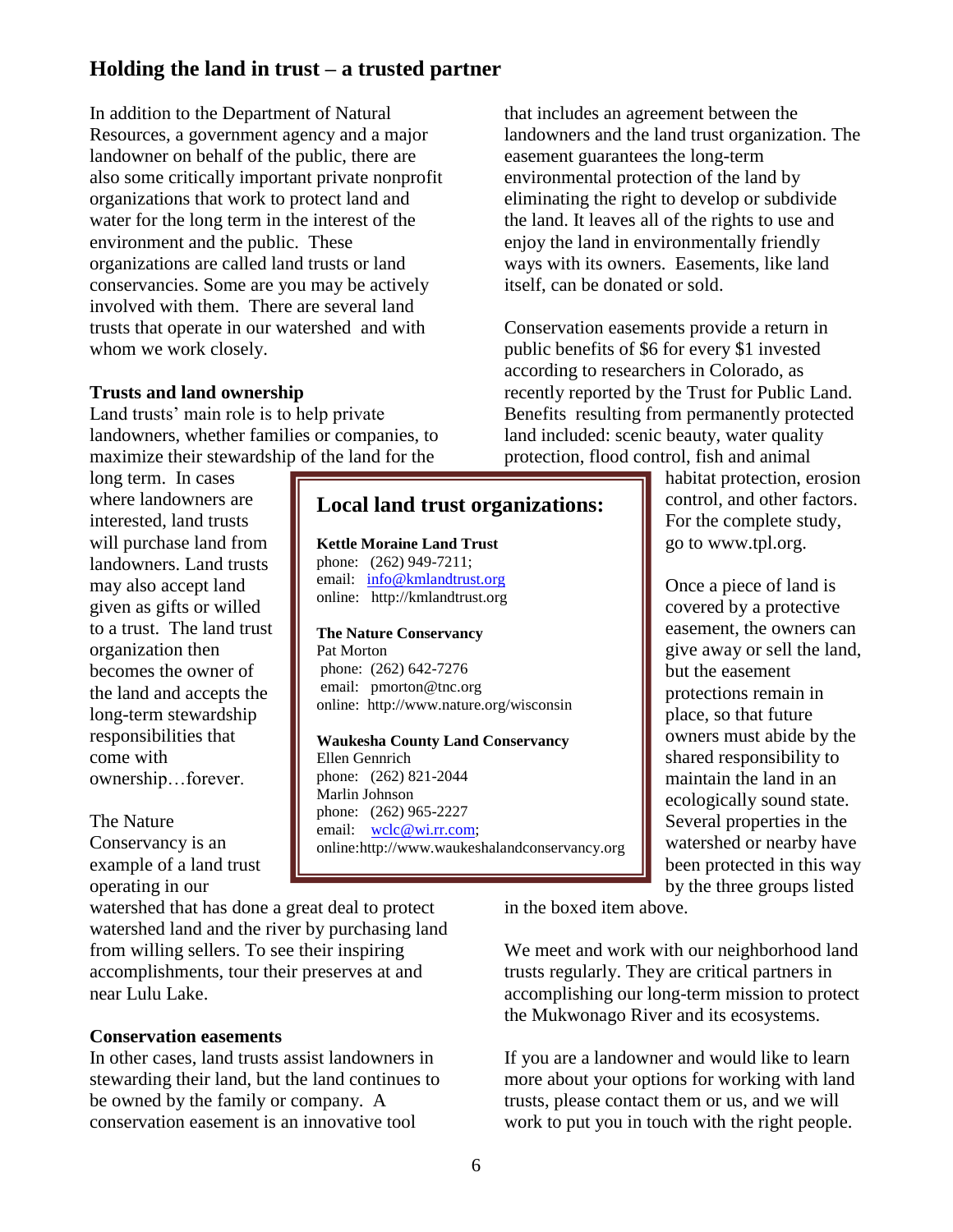#### **Smart Growth: Comprehensive Planning in the Mukwonago River Watershed**

We are happy to report that every municipality whose land use decisions will impact the Mukwonago River watershed has adopted a "Smart Growth" comprehensive plan prior to 2010 in Waukesha and Walworth counties. Many Friends members served on development committees and spent months and years creating the laws which minimize the negative impacts that land use decisions might have on the watershed. You can find the comprehensive development plans at the local library or on the municipality's website.

#### **As background…**

In 1999, the Wisconsin Legislature enacted a comprehensive planning law which is set forth in Section 66.1001 of the Wisconsin Statutes. The comprehensive planning law requires that comprehensive plans be completed and adopted by local governing bodies by January 1, 2010 in order for a county, city, village, or town to enforce its zoning, subdivision, or official mapping ordinances.

The law requires that all comprehensive plans address the following nine elements: issues and opportunities, housing, transportation, utilities and community facilities, agricultural, natural, and cultural resources, economic development, intergovernmental cooperation, land use, and implementation.

Many issues that were further considered under the nine elements:

- Coordination of land use planning with school district planning
- Groundwater Supply
- Cost of Community Services
- Public Participation
- Transportation: analysis of North-South Corridor issues
- Use of Regional Storm Water Facilities
- Infrastructure for Commercial and Shopping Center Location (how located and transportation impacts)
- Coordination of Public Interest
- Defining Rural Character and Development Design options to preserve Rural Character
- Needs of the Business Community-New Technology Businesses
- Business Retention, Expansion, and New Start-Ups
- Land Use Development Patterns and Transportation Impacts
- State Input and Legislation Effecting Land Use
- Keeping the County Competitive for Business in light of Global Competition
- Tax Structure
- Timely relationship between land use and transportation
- Government Role/Relationship between Communities and Land Use
- Future of Agriculture in the County
- Impacts of Annexations
- Revenue Sharing Options
- Review of Urban Growth Areas-Sewer Service Areas
- Identification of Existing Housing and Affordable Housing Needs

#### . **What you can do…**

We are the eyes and ears of the Mukwonago River watershed, so please report to the authorities any development, dumping, spills, land altering activities, and anything that you feel might impact the water resource. We have laws and mechanisms in place to protect the surface and ground waters in the watershed, but we need your help to monitor the environs in which we live. If you see a potential problem, please call any board member who can then notify the proper authorities.

The Friends has a long history of addressing local governments for assistance in fostering sound protections for our resources and has established very good working relationships with municipalities in the watershed to maintain the quality and quantity of the river and its surrounds. We intend to continue those relationships with your continued participation.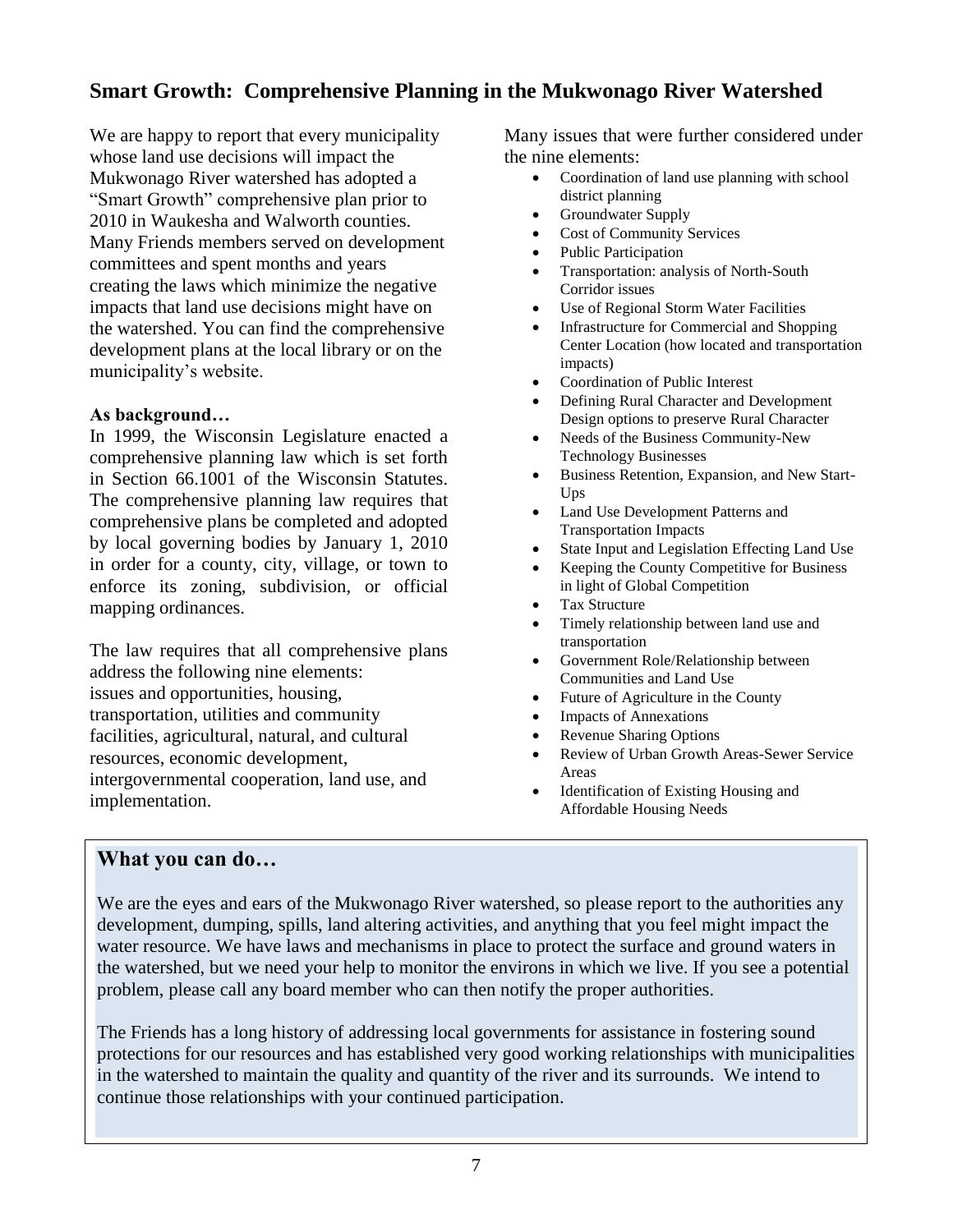## **Work Parties…**

#### **Local organizations work through winter**

With snow flying and a chill in the air, land restoration activities may seem to have been suspended, and yet volunteers carry on the battle against invasive plants and shrubs at many locations within the watershed. If you'd like to "get out and enjoy a winter's day", contact any of the organizations listed in the land trust article (page 6) or the DNR and ask them about where and when volunteer help is needed. For work at The Nature Conservancy properties, contact land steward Jerry Ziegler at jziegler@tnc.org or 262-642-7276. You can receive notice of work parties usually via email.

## **Education…**

#### **Master Naturalist Program**

Want to know more about your natural surroundings? Learn from experts? The Master Naturalist program is a series of classes to train volunteers as either a Citizen Naturalist or a Teaching Naturalist.

The series of 14 classes costs \$120. Topics include winter ecology, geology of WI, plant ID, etc. For more information, contact the Wehr Nature Center at 414-425-8550.

This is the first year for the Citizen Naturalist training. "I saw a need for this addition with the growing number of volunteers who are interested in doing community service and or becoming involved in citizen science activities. The background in Wisconsin natural history and environmental issues will enhance their volunteer activities," explained Jo Williams, volunteer coordinator for Milwaukee County Parks and Wehr Nature Center & Nature in the Parks.

Graduates volunteer in Milwaukee County, but that may change to include Waukesha and possibly Walworth counties this year. A statewide program is being organized, but don't expect to see it before 2011 or 2012. The program was not offered in 2009.

## **Field Trips…**

#### **The Natural Resources Foundation**

The Natural Resources Foundation is offering more than 100 outdoor adventures across the state, from April through October. The trips include 38 birding hikes, 37 opportunities to learn about Citizen Science volunteering, 30 trips to State Natural Areas, and 18 family-friendly trips. Each experience is led by expert naturalists and DNR professionals. Registration begins in mid-March for foundation members.

The mission of the foundation is to "create opportunities for people who care about Wisconsin's lands, waters and wildlife to deepen their understanding and appreciation for these natural resources, to support state and local conservation programs, and to establish conservation endowments." The foundation was established in 1986 by the Wisconsin DNR to further "support public conservation priorities throughout Wisconsin."

For more information visit: www.Wisconservation.org .

#### **Visit with us in Eagle**

Come visit our display table at the Eagle Area Community Showcase on Saturday, March 20, from 8 a.m. to noon at Eagle Elementary School. We will have photos of our work and t-shirts for sale.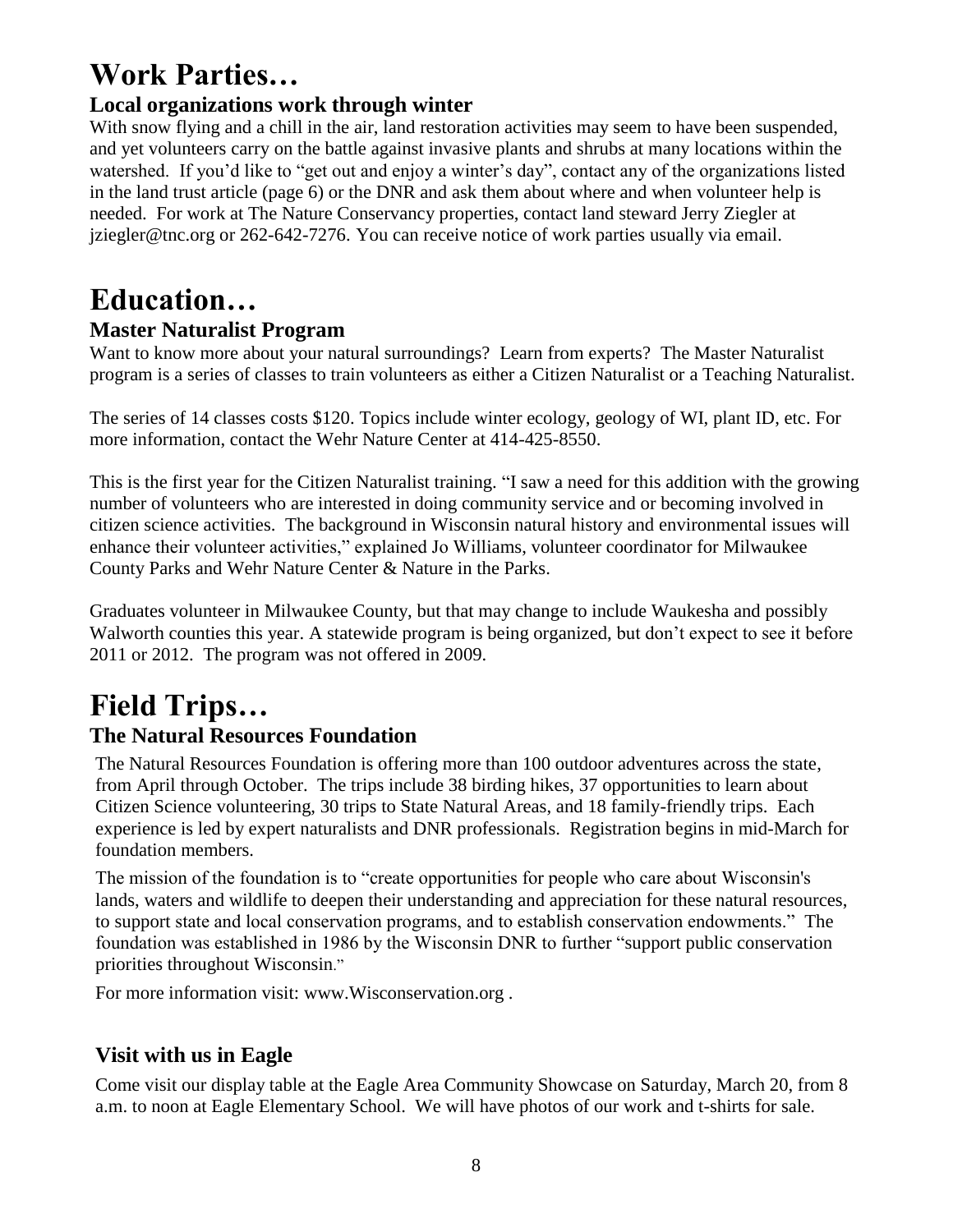## **Remembering special people and events…**

#### **A gift that lives on in memory By Dick and Judy Wagner**

The Friends of the Mukwonago River was organized to protect the Mukwonago River and its watershed for the future. In order to do this they need support in the form of volunteer workers for clean-up events and donations to help defray the expenses of professional help for issues associated with the protection of this river and its watershed from the ravages of development.

We have found a wonderful way to help both the Friends of the Mukwonago River while bringing comfort to the families of loved ones who have passed away. We make a donation in the name of the person who has passed away to the Friends. We then send a card to the families telling them of our donation and the fact that the memory of their loved ones lives on in the flowing stream of the pristine Mukwonago River. We tell them about the Mukwonago River and the work being done to protect this exceptional resource.

A Friends board member then sends a note as well to express sympathy. We have also occasionally asked to have a T-shirt sent to a family member as well.

This gift has been well received. Flowers are nice, but they soon die. The Mukwonago River flows free and brings life to the habitats within its boundaries and echoes the memories of those who have passed on as it flows downstream. This seems to bring families a sense of peace, knowing that their loved one's memory lives on.

It may also spur a family to continue to donate in their loved one's name at special times of the year such as birthdays and Christmas. Think about this as a way of keeping a memory alive and helping the Friends of the Mukwonago River to continue their mission.

## **Friends of the Mukwonago River financials…**

Below is our financial statement for 2009. Contact our treasurer if you would like additional information. We are recognized by the IRS as a 501c3 tax-exempt charitable organization.